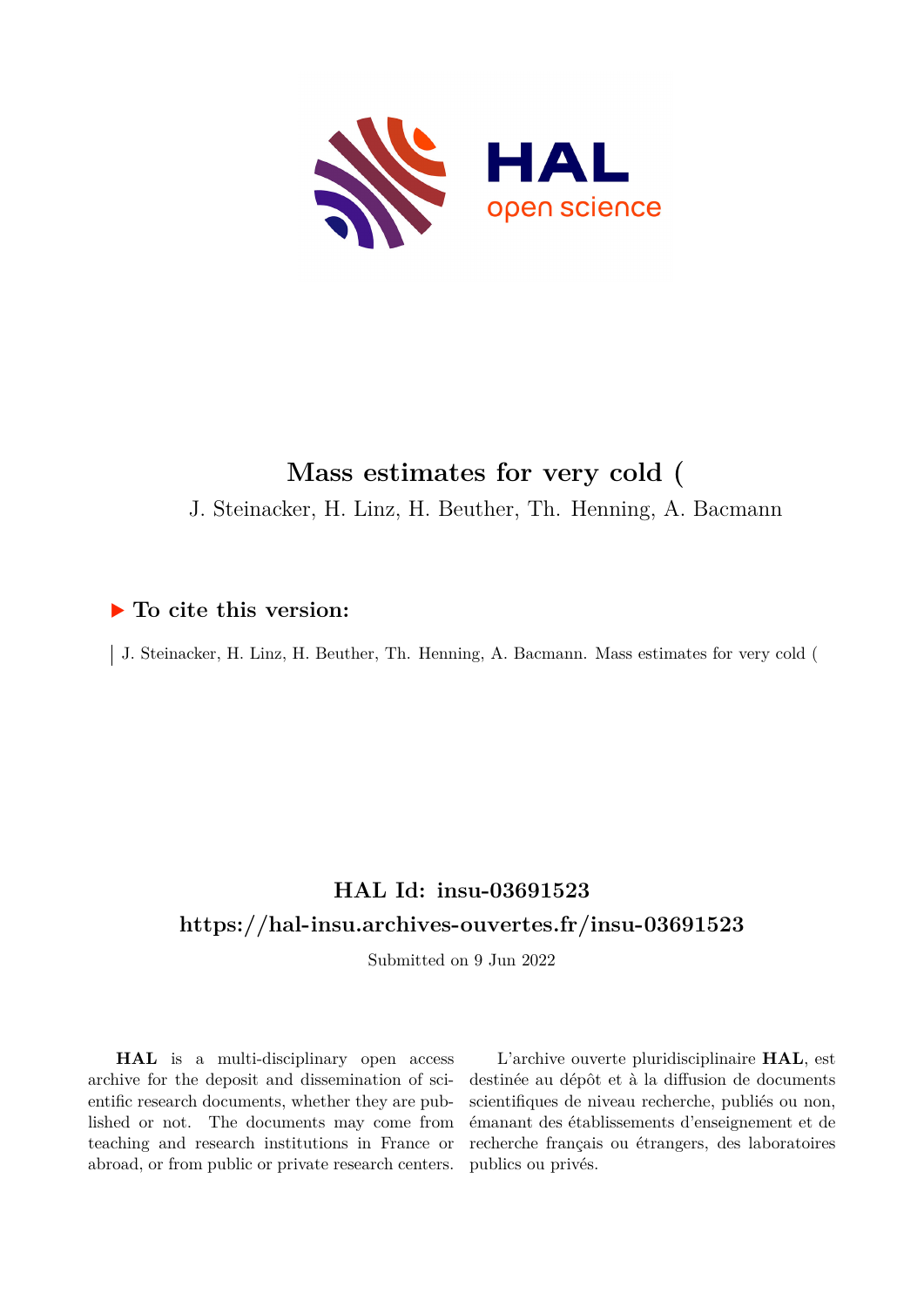LETTER TO THE EDITOR

### **Mass estimates for very cold (**<**8 K) gas in molecular cloud cores**

J. Steinacker<sup>1, 2, 3</sup>, H. Linz<sup>3</sup>, H. Beuther<sup>3</sup>, Th. Henning<sup>3</sup>, and A. Bacmann<sup>1, 2</sup>

<sup>1</sup> Univ. Grenoble Alpes, IPAG, 38000 Grenoble, France

<sup>2</sup> CNRS, IPAG, 38000 Grenoble, France

<sup>3</sup> Max-Planck-Institut für Astronomie, Königstuhl 17, 69117 Heidelberg, Germany e-mail: stein@mpia.de

Received 7 June 2016 / Accepted 9 August 2016

#### **ABSTRACT**

Context. The mass of prestellar cores is an essential ingredient to understand the onset of star formation in the core. The low level of emission from cold dust may keep parts of this dust hidden from observation.

Aims. We aim to determine the fraction of core mass in the temperature range <8 K that can be expected for typical low- and high-mass star formation regions.

Methods. We calculated the dust temperature within standard spherically symmetric prestellar cores for a grid of density power laws in the outer core regions, core masses, and variations in the external multicomponent radiation field. We assume the dust is composed of amorphous silicate and carbon and we discuss variations of its optical properties. As a measure for the distribution of cores and clumps, we used core mass functions derived for various environments. In view of the high densities in very cold central regions, dust and gas temperatures are assumed to be equal.

Results. We find that the fraction of mass with temperatures <8 K in typical low- and high-mass cores is <20%. It is possible to obtain higher fractions of very cold gas by placing intermediate- or high-mass cores in a typical low-mass star formation environment. We show that the mass uncertainty arising from far-infrared to mm modeling of very cold dust emission is smaller than the mass uncertainty owing to the unknown dust opacities.

Conclusions. Under typical star formation conditions, dust with temperatures <8 K covers a small mass fraction in molecular cloud cores, but may play a more important role for special cases. The major unknown in determining the total core mass from thermal dust emission is the uncertainty in the dust opacity, not in the underestimated very cold dust mass.

**Key words.** radiative transfer – radiation mechanisms: thermal – stars: formation – ISM: clouds

#### **1. Introduction**

While molecular cloud cores have been identified as the site where the star formation starts, which physical processes initiate and control the onset is still a matter of debate. To assess the impact of effects such as gravitational instability or shielding from the outer radiation field, the spatial mass distribution of the core is one of the key ingredients to progress to a paradigm. Since molecules tend to freeze out onto the dust grains in the shielded cold core center with temperature around 10 K, thermal emission from dust is the main tool to determine the core structure and its mass.

Accumulated for an entire star formation region, the numbers of cores in a certain mass range can aid the understanding of the overall efficiency of the star formation process when compared to the initial mass function of stars (e.g., Motte et al. 1998; Alves et al. 2007). Könyves et al. (2010), for example, have determined such a core mass function (CMF) for Aquila based on single-temperature modified blackbody fits of the dust emission maps. Also, CMFs were derived for cores in a massive star formation environment (e.g., for Orion A North; Nutter & Ward-Thompson 2007). Computationally, more costly improvements to the single-temperature approach consider a spherical or elliptical core model with a radial dust temperature profile (Evans et al. 2001; Zucconi et al. 2001; Shirley et al. 2005; Nielbock et al. 2012; Launhardt et al. 2013; Roy et al. 2014; Steinacker et al. 2016). Already in the early work by Evans et al. (2001) and Zucconi et al. (2001), the dust temperature distribution of prestellar cores is calculated self-consistently by illuminating the core with an external radiation field. Zucconi et al. (2001) proposed a multicomponent model of the interstellar radiation field (ISRF) based on the data given in Black (1994). In their discussion they stressed that the model likely underestimates both the far-infrared (FIR) and mid-infrared (MIR) field caused by local sources such as thermal emission from big dust grains or small stochasticallyheated grains (SHG). Without this component, Zucconi et al. derived temperatures <8 K for core regions with visual extinction >30 mag. They concluded that the emission seen in FIR maps may be dominated by the contribution from the low-density exterior of the core.

The argument was repeated by Pagani et al. (2015) when comparing FIR and submillimeter (sub-mm) emission across the core L183 to the 8  $\mu$ m absorption map from *Spitzer* data. Fitting modified blackbody functions toward three different positions, these authors found that the contribution of a cold dust component with temperatures <10 K were not well constrained. They expressed their belief that the two cores L183 and L1689B are clear illustrations of a general problem of detecting the very cold gas mass reservoir in prestellar cores. They concluded that mass measurements based on dust emission alone might miss a large fraction of the core (30% to 70% for L183 and L1689B).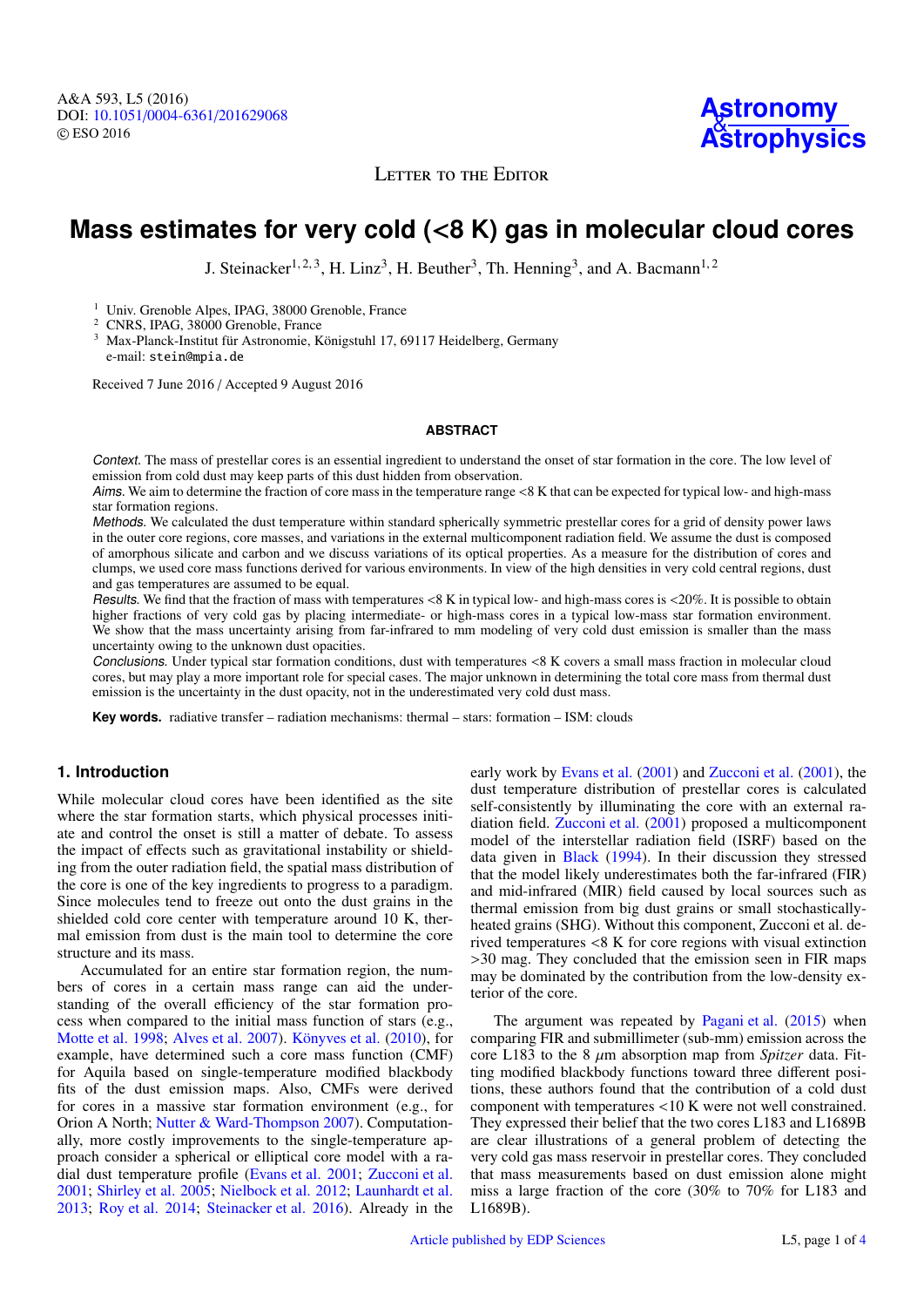However, a detailed modeling of the filament-embedded prestellar core L1689B (Steinacker et al. 2016), based on *Herschel* PACS/SPIRE and JCMT/SCUBA-2 maps revealed that the gas mass content at temperatures  $\langle 8 \text{ K} \rangle$  is less than 10%, taking the full ambiguity of low emissivity cold dust into account. In the same work, a synergetic radiative transfer approach also allowed the investigators to derive the local ISRF of L1689B with warm and cold dust components that were a factor of 4 higher than the standard ISRF proposed by **Black** (1994; see also Fig. 1). This might be the main reason for Evans et al. (2001) to find the temperature in L1689B dropping below 8 K in the inner few 1000 au; these authors assumed, for their best fit, an outer field that is a factor of up to 8 lower than the field derived in Steinacker et al. (2016) based on the Herschel/JCMT maps (their Fig. 5). Differences in the assumed core and dust properties may contribute to the deviation as well. Nevertheless, even with their weak outer illumination, Evans et al. (2001) find only a gas mass of about 5% at a temperature below 8 K.

In this work, we investigate what gas mass fraction is expected to host dust at temperatures <8 K for a typical prestellar core. While we derive dust temperatures, in regions where the dust is at very low temperatures of  $\langle 8 \text{ K} \rangle$  the densities are high enough that gas and dust temperatures are the same. In this way, we estimate the very cold gas masses that contain very cold dust using the assumed gas-to-dust mass ratio (120 is used in this work). The choice of the actual value of 8 K as a border for very cold dust is somewhat arbitrary in view of the continuous decrease of the emission efficiency with temperature. We therefore follow earlier work that defined very cold dust to have temperatures up to 8 K to make the comparison easier (Pagani et al. 2015).

In Sect. 2, we define the prestellar cores, ISRF models, and dust properties, and we describe the numerical approach. Section 3 contains the obtained radial temperature profiles and mass fractions of gas with dust temperatures <8 K. We discuss the findings and present our conclusions in Sect. 4.

#### **2. Models description and numerical scheme**

For this assessment of typical prestellar cores, we use a simple spherically symmetric structure model although the geometry is often more complex (see, e.g., Steinacker et al. 2005). Deviations are discussed in the Sect. 4. As the  $H_2$  number density profile, we choose the typical flat-to-power-law dependence of the form  $n(r) = n_0/[1 + (r/r_0)^p]$  cut off at  $r = R_c$  (see, e.g., Bacmann et al. 2000). The normalization  $n_0$  is adjusted so that Bacmann et al. 2000). The normalization  $n_0$  is adjusted so that an integral over the gas in the core volume matches the chosen core mass  $M_c$ . The exponent  $p$  is varied between 1 and 3, and the kink radius  $r_0$ , where the flat profile changes to the powerlaw profile, is chosen as  $R_c/4$ . Because of the observed increase of the average core radius with mass, we parameterize the outer radius as  $R_c = [1+2 \log_{10}(M_c/M_0)] \times 10^4$  au (based on a log inter-<br>polation between cores having outer radii of  $10^4$  au (7  $\times$  10<sup>4</sup> au) polation between cores having outer radii of  $10^4$  au  $(7 \times 10^4$  au) for a gas mass of 0.1  $M_{\odot}$  (100  $M_{\odot}$ ), respectively. The considered mass range is  $M_0 = 0.1$   $M_\odot$  to  $M_1 = 100$   $M_\odot$ . The outer core radius is not well defined (Motte et al. 2007; Tan et al. 2014), but we chose the high value  $7 \times 1^4$  au to consider the shielding by the outer clump as well.

Since the dust opacities are needed from the UV to the mm, we rely on the silicate and carbon data by Draine & Lee (1984) but assume an MRN size-distribution (Mathis et al. 1977) up to sizes of 0.8  $\mu$ m to account for additional scattering often found in prestellar cores and interpreted to arise from coagulated grains (Steinacker et al. 2010). The resulting opacity is a about a factor



[Fig. 1.](http://dexter.edpsciences.org/applet.php?DOI=10.1051/0004-6361/201629068&pdf_id=1) Interstellar radiation field model featuring a stellar (I), warm dust/SHG (II), cold dust (III), and cosmic background component after Zucconi et al. (2001). The total field is shown in blue with the different components as magenta lines. A warm dust component was added to fit the data by Black (1994; plus signs). The green (orange) curve shows our low(high)-mass ISRF model, respectively (notations of the component factors: I-II-III). The red curve shows the ISRF determined for L1689B in Ophiuchus containing B stars, but not near the core (Steinacker et al. 2016).

of 2.5 lower than OH5 (Ossenkopf & Henning 1994) at 1 mm. The gas-to-dust mass ratio values used in the literature vary from 100 (Roy et al. 2014) over 133 (Compiègne et al. 2011) to 150 (Draine 2011). In this work we used 120. Thin ice mantles are expected to increase the opacities for the FIR/sub-mm wavelength range, however, it has to be kept in mind that the nature of the dust grains in prestellar cores is still unknown and even the various dust model opacities vary by a factor of 3.

The ISRF for low- and high-mass star formation regions is expected to show strong local variation due to nearby stellar, warm dust, or stochastically heated grain contributions, which may at shorter wavelengths be modified because of extinction and scattering. As an approximative model we used the field by Black (1994) that was modeled with single components as described in Zucconi et al. (2001). To take into account the local variations, we can multiply each of the components for stellar radiation (I), warm dust (II), and cold dust (III) by a multiplicative factor (see Fig. 1; notation for the component factors: I-II-III). Here, we discuss two cases: a typical ISRF for a low-mass star formation region (green, 1-1-1) and for a high-mass star formation region (orange, 4-4-4). As an example, we add the local field of L1689B (Steinacker et al. 2016, red, 2-4-4) indicating that PDRs strongly enhance the MIR/FIR field, but that the core is far enough from the B2 stars in that region to see just a moderate increase in the stellar component. We note that the (4-4-4) field is likely only a lower limit on the radiation field in massive star formation regions (Jørgensen et al. 2006), as these amplification factors are almost reached already, for example, in the side-complex L1689 of the Ophiuchus cloud (Steinacker et al. 2016), compared to Liseau et al. (1999) who give a single amplification factor of 10 for the main cloud part L1688. But since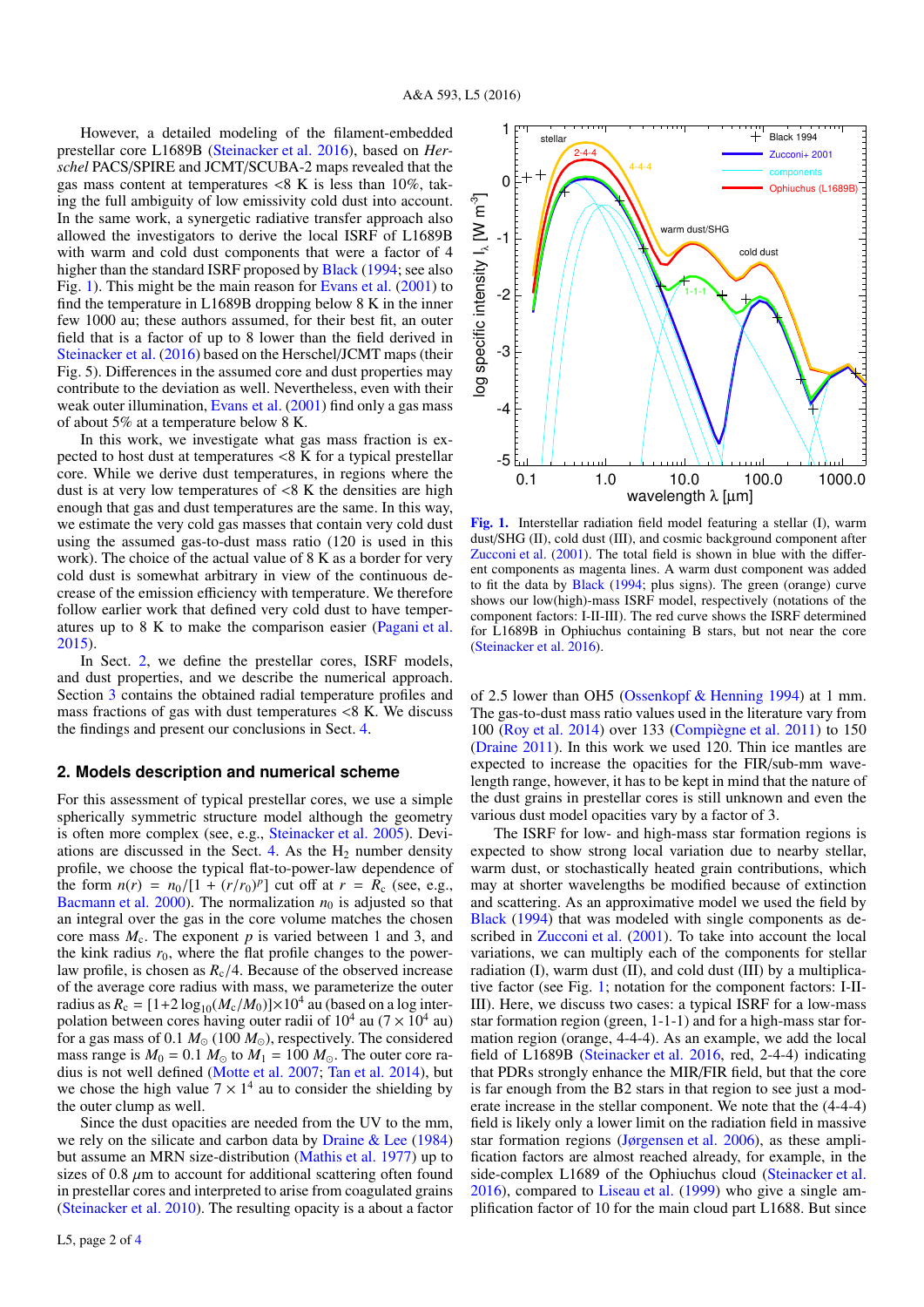

[Fig. 2.](http://dexter.edpsciences.org/applet.php?DOI=10.1051/0004-6361/201629068&pdf_id=2) Dust temperature profiles of cores with different total masses in a typical low-mass ISRF  $(1-1-1)$ . The density power-law index was  $-2$  ( $p = 2$ ) in the outer core regions. The horizontal line indicates the dust temperature limit of 8 K considered in this work; the percentage numbers indicate the fraction of mass with gas below this temperature.

we want to derive upper limits for the mass of very cold gas this is a conservative approach.

To perform a large grid of core models with different mass and outer density power-law exponent, we use a onedimensional (1D) ray-tracing code that transports the external radiation to all core cells, and then also derives the correct dust temperature in the optically thick case by iterated cell-cell illumination. Modifications due to a three-dimensional (3D) structure are discussed in the conclusions. We include scattering in the extinction but we do not follow scattered radiation. The radiation field in the cold region  $\left($  < 10 K) of the cores is dominated by radiation from a wavelength range where scattering is no longer important and does not contribute to the heating. Regions where scattered radiation increases the temperature may indicate lower temperatures when scattered radiation is neglected. In the case of self-absorption (for higher mass cores) this may lead to a slight underestimation of the temperature in the outer core region that hardly affects our derived upper mass limits for very cold gas.

#### **3. Radial temperature profiles and mass fractions**

We first consider a low-mass star formation region characterized by a (1-1-1) ISRF. Figure 2 shows the dust temperature profiles of cores for various masses with a power-law exponent −2 (e.g., in the isothermal sphere and Bonnor-Ebert sphere model). A horizontal line at 8 K indicates at which radii the profiles enter the region of very cold dust and gas, as the gas has the same temperature as the dust. The percentage numbers give the gas mass for which the temperature is  $\langle 8 \text{ K.} \rangle$ . The plot shows that cores with a total mass of 50  $M_{\odot}$  in a low-mass star formation region can have about half of their gas mass at  $T < 8$  K. Temperatures below 5 K are likely prevented by the action of cosmic ray heating (Evans et al. 2001, Sect. 5).

Exposed to the (4-4-4) ISRF in a high-mass star formation region, the dust temperature profiles rise compared to the lowmass case (Fig. 3). As a result, even the high-mass cores show little mass at  $T < 8$  K.



[Fig. 3.](http://dexter.edpsciences.org/applet.php?DOI=10.1051/0004-6361/201629068&pdf_id=3) Same as Fig. 2 for a high-mass (4-4-4)-ISRF.



[Fig. 4.](http://dexter.edpsciences.org/applet.php?DOI=10.1051/0004-6361/201629068&pdf_id=4) Contours: mass fraction of gas with temperatures  $\langle 8 \text{ K} \rangle$  as a function of total core mass, and density power-index p for a low-mass star formation (1-1-1) ISRF (*left*) and a high-mass star formation (4- 4-4) ISRF (*right*), respectively. Color-coded background: for each *p*, the core mass functions of Aquila (*left*) and Orion A North (*right*) are shown as a function of the core mass. Since the actual *p* dependence is unknown, we assume that all cores have the same *p*. The dashed line indicates the mass limit below which 95% of all cores are located.

Since the temperature depends on the column density, the gradient of the density profile affects the findings. To explore this effect, we ran a grid of core masses and density power index *p*. For each core, we determined the fraction of the core gas mass with dust at temperature  $\langle 8 \text{ K.} \rangle$ . The result is shown as contour lines in Fig. 4 for the low- and high-mass star formation case at left and right, respectively. The labels indicate the percentage of very cold gas. The general trend is that core with steeper density gradients show higher mass percentages of very cold gas.

To relate this limit to typical core mass distributions in the two cases, we added color-coded CMFs as background for Aquila (Orion A North) in the left (right) contour plot, respectively. Since the density power index *p* has not been measured for all cores and likely also varies within each core, we show the color-coded CMFs along the mass axis assuming that all cores